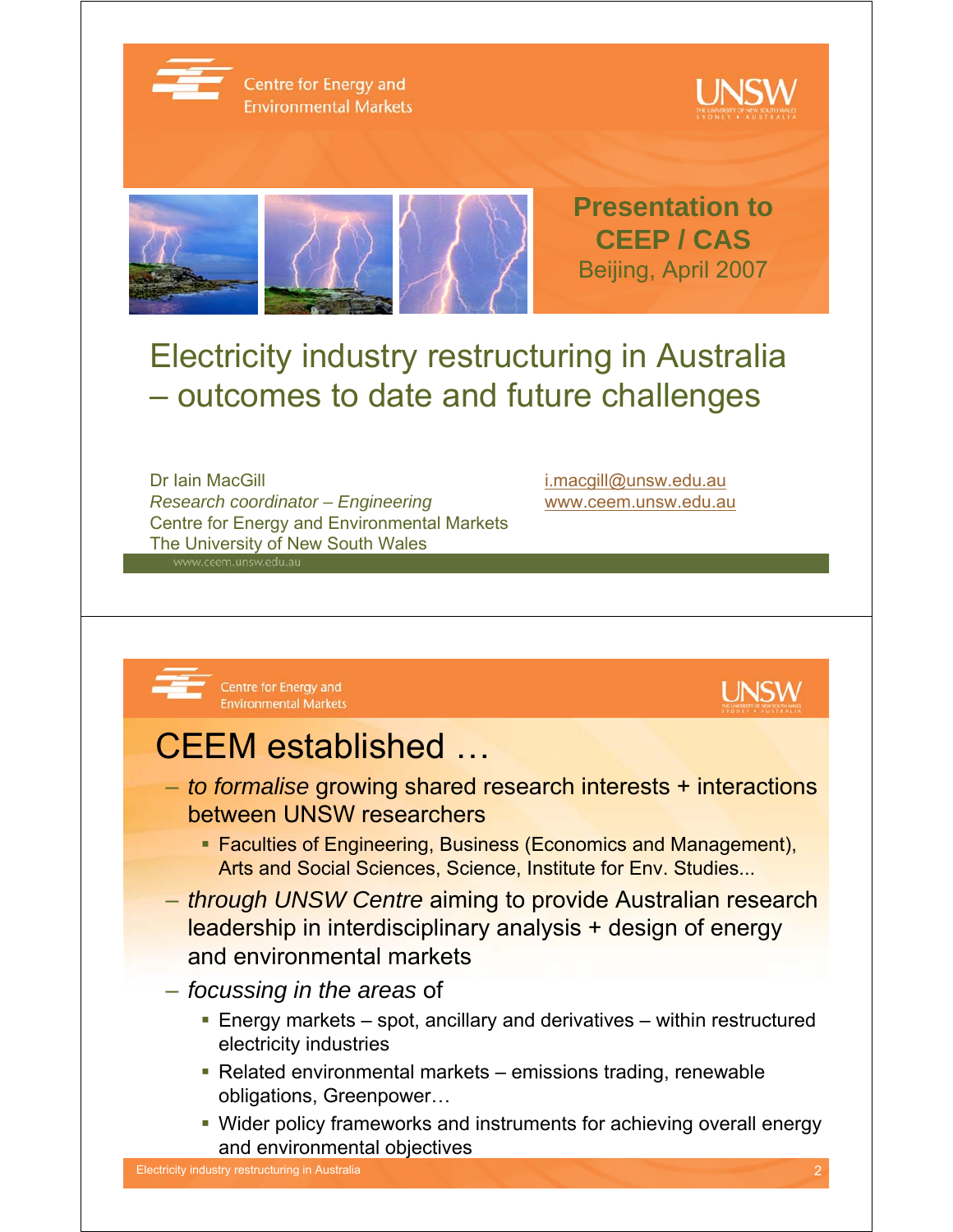

**UNSW** 

#### Some current CEEM research efforts

**Facilitating wind integration in the NEM** 

Centre for Energy and

**Environmental Markets** 

- 2 strands: forecasting and control of wind energy, and market design to facilitate wind energy
- Renewable energy policy support options in restructured industries – MRET, Victorian RET, proposed NSW RET
- Modelling participant behaviour in elec. markets
	- Interactions between spot and derivative markets
- Emissions Trading Schemes + options for Australia
	- Experimental economics studies on market design
- **EXECO EXECO EXECO FIGOLARY TECHNOLOGY SYSTEMS** Technology assessment for sustainable energy policy frameworks
	- Energy efficiency, gas and cogeneration, renewables, CCS, nuclear options
- **Example 20 Exercise Energy Example 20 Exercise** Energy
- Energy efficiency policy regulation, financial mechanisms
- Policy frameworks for technology innovation
- Emerging renewables, Carbon Capture + Storage (CCS)

Electricity industry restructuring in Australia 3

Centre for Energy and **Environmental Markets** 

#### Presentation outline

- Energy restructuring in Australia
- **Design of NEM + its governance**
- **NEM** performance
- **Emerging challenges** 
	- Growing peak demand
	- Climate change
	- Facilitating intermittent renewable generation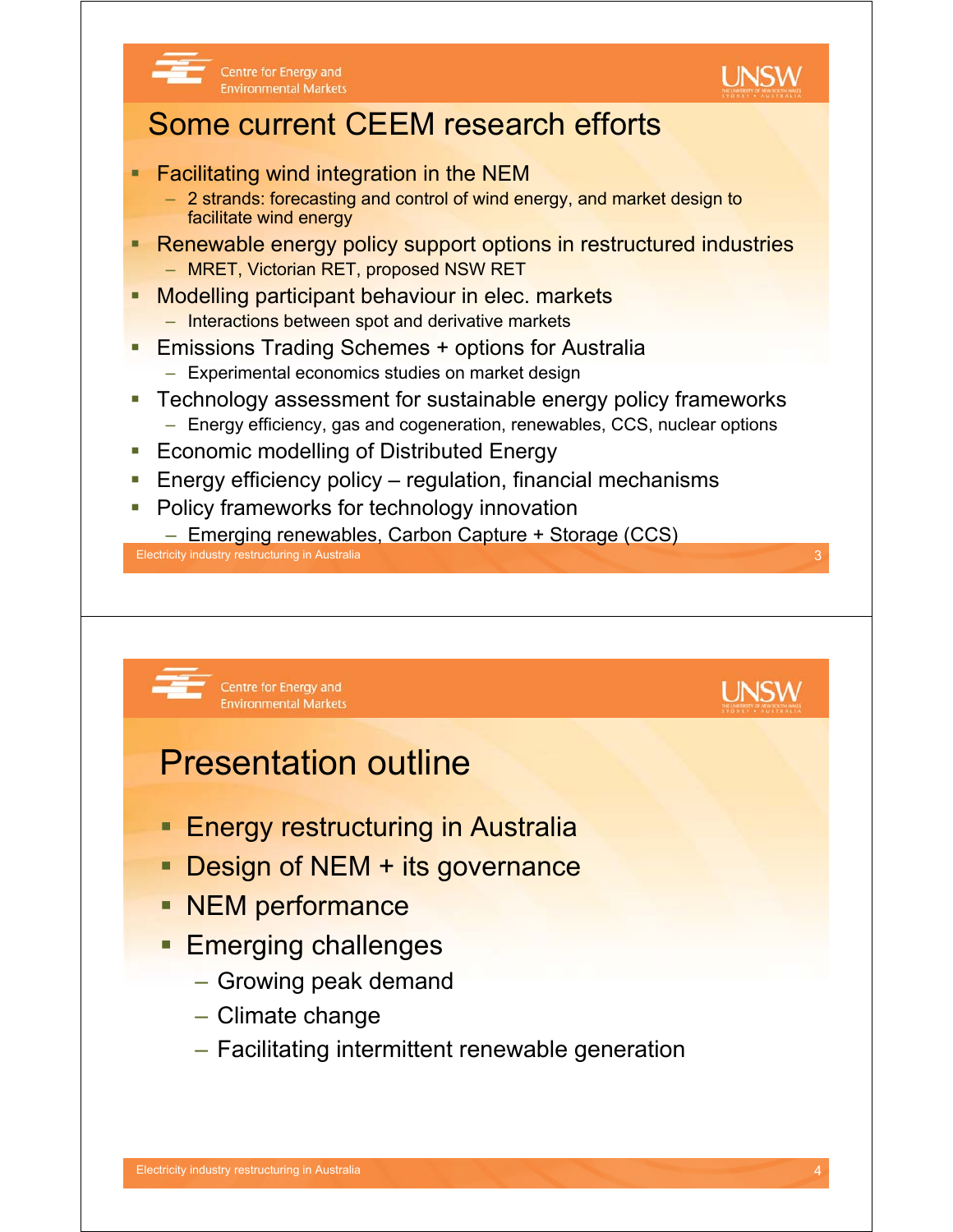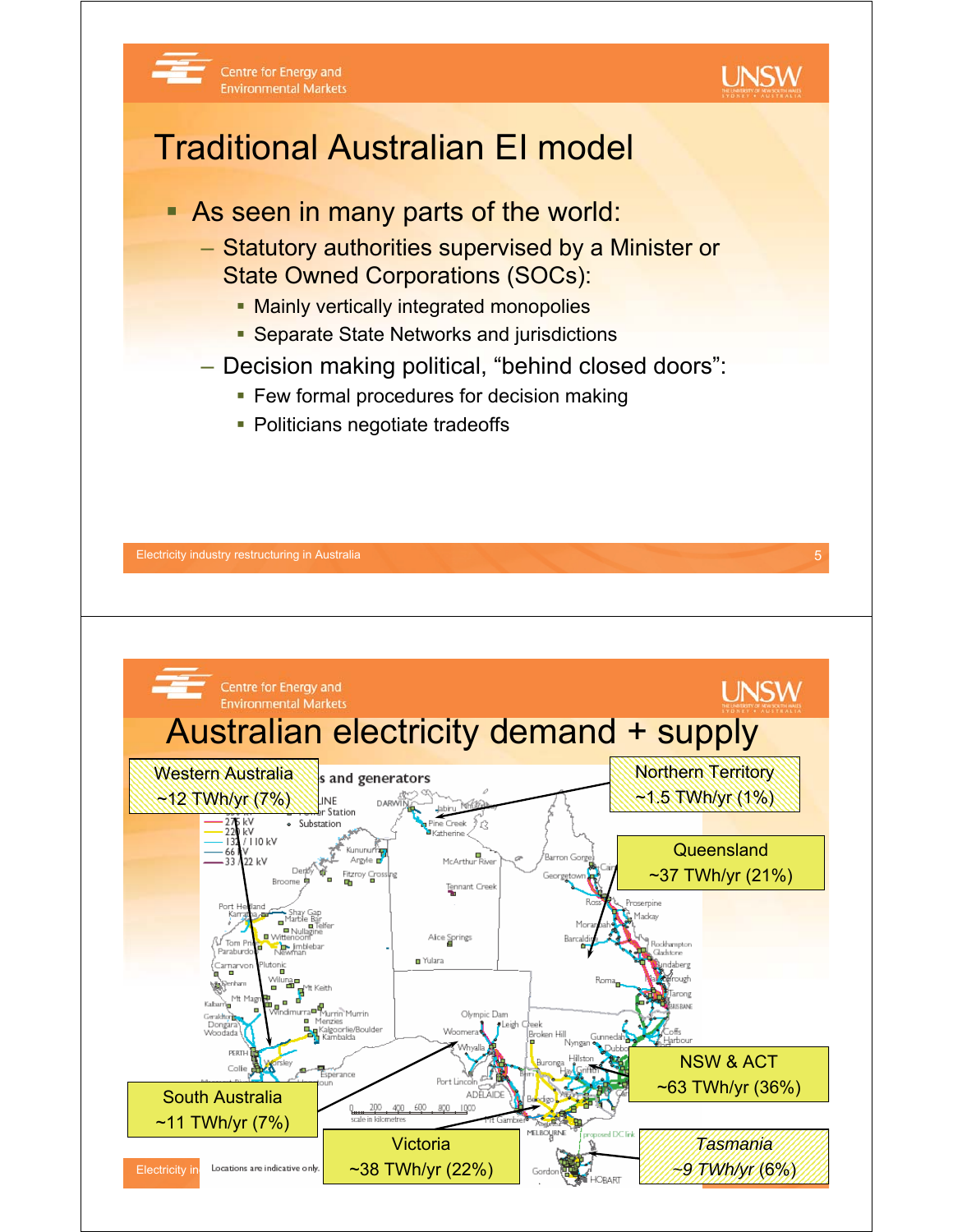



#### Australia's coal dependence for elec. gen

|                |      |                                     | Table 1: Percentage of electricity generated from coal in selected countries |                                                          |
|----------------|------|-------------------------------------|------------------------------------------------------------------------------|----------------------------------------------------------|
| Country        | Year | Percent of electricity<br>from coal | Trend since 1990                                                             | (WWF, Coal-fired electricity<br>and its impact on global |
| Poland         | 2000 | 96                                  | Steady at saturation                                                         | warming, $2003$ )                                        |
| South Africa   | 2000 | about 92                            | rising slightly towards saturation                                           |                                                          |
| Australia      | 2000 | 78                                  | Steady                                                                       |                                                          |
| PR China       | 1999 | 75                                  | small increase over the decade                                               |                                                          |
| India          | 1999 | 75                                  | small increase                                                               |                                                          |
| Czech Republic | 2000 | 73                                  | Steady                                                                       |                                                          |
| Germany        | 2000 | 53                                  | fallen slightly                                                              |                                                          |
| USA            | 2000 | 52                                  | Steady                                                                       |                                                          |
| Denmark        | 2000 | 47                                  | big decline as gas and wind increase                                         |                                                          |
| Korea          | 2000 | 42                                  | big increase                                                                 |                                                          |
| UK             | 2001 | 37                                  | big decline since 1986                                                       |                                                          |
| Japan          | 2000 | 22                                  | big increase                                                                 |                                                          |
| Thailand       | 1999 | 18                                  | small decrease                                                               |                                                          |
| Vietnam        | 1999 | 12                                  | big decrease                                                                 |                                                          |
|                |      |                                     |                                                                              | $\overline{7}$                                           |



Centre for Energy and **Environmental Markets** 



## Evolution of EI restructuring in Australia

- Development of COAG process in late 80's
	- Formal interface between Federal & State governments
- National Competition Policy*, 1993 Hilmer Report*:
	- Facilitate competition where effective & pro-competitive regulation where not; Treat public & private firms equally; uniform market rules of conduct where possible; access regimes for essential facilities
	- **Highlighted potential value of energy industry 'reform'**
- Competition Reform Act, *1995*
	- Amended TPA + new Competition & Consumer Commission (ACCC):
- *Now well over a decade of energy industry restructuring*
	- *National Electricity Market (NEM) incorporating NSW, QLD, VIC, ACT, SA (+ now TAS) established in 2000*
	- *More limited changes in Gas industry*

– *A mix of national + jurisdictional (State + Territory) roles*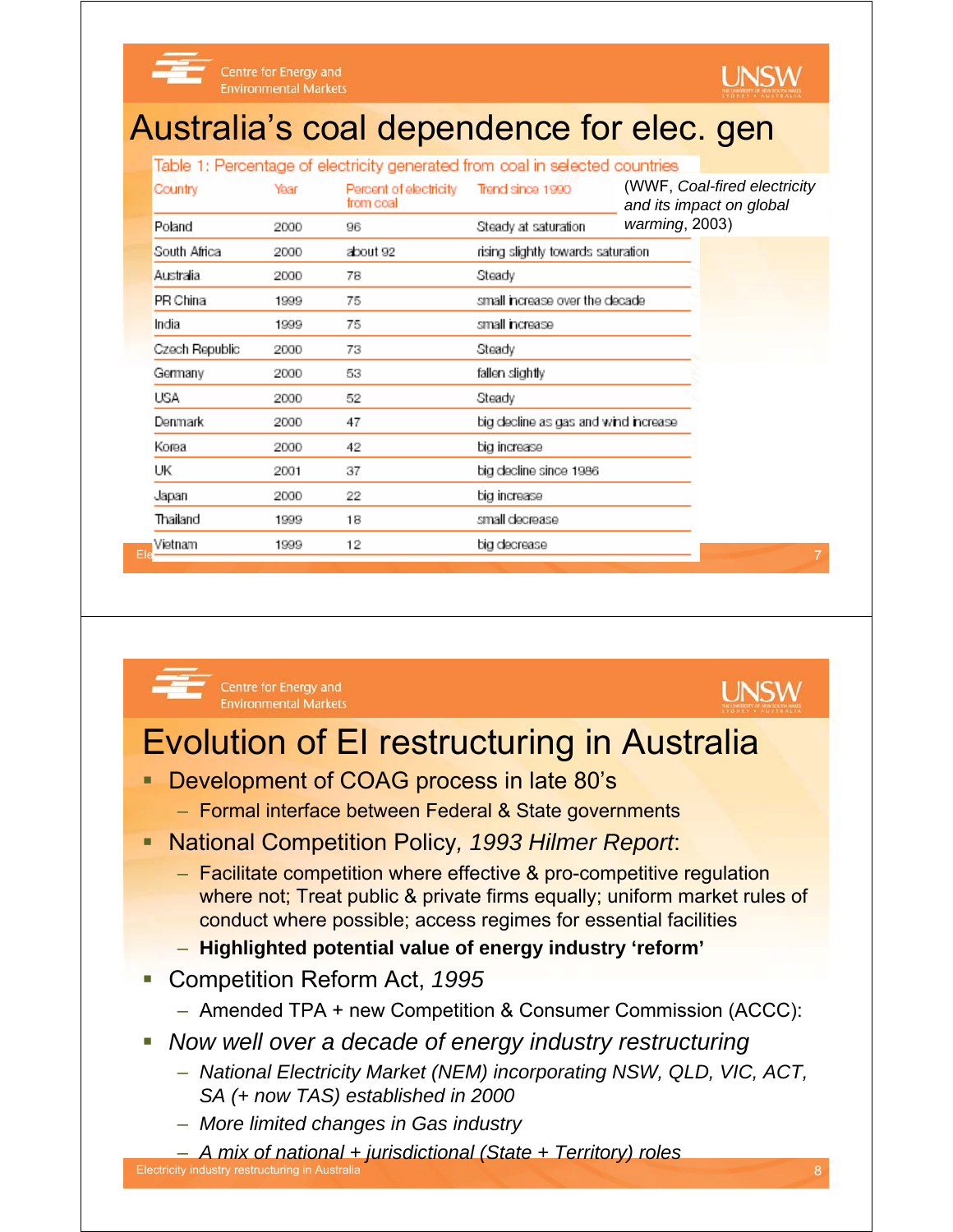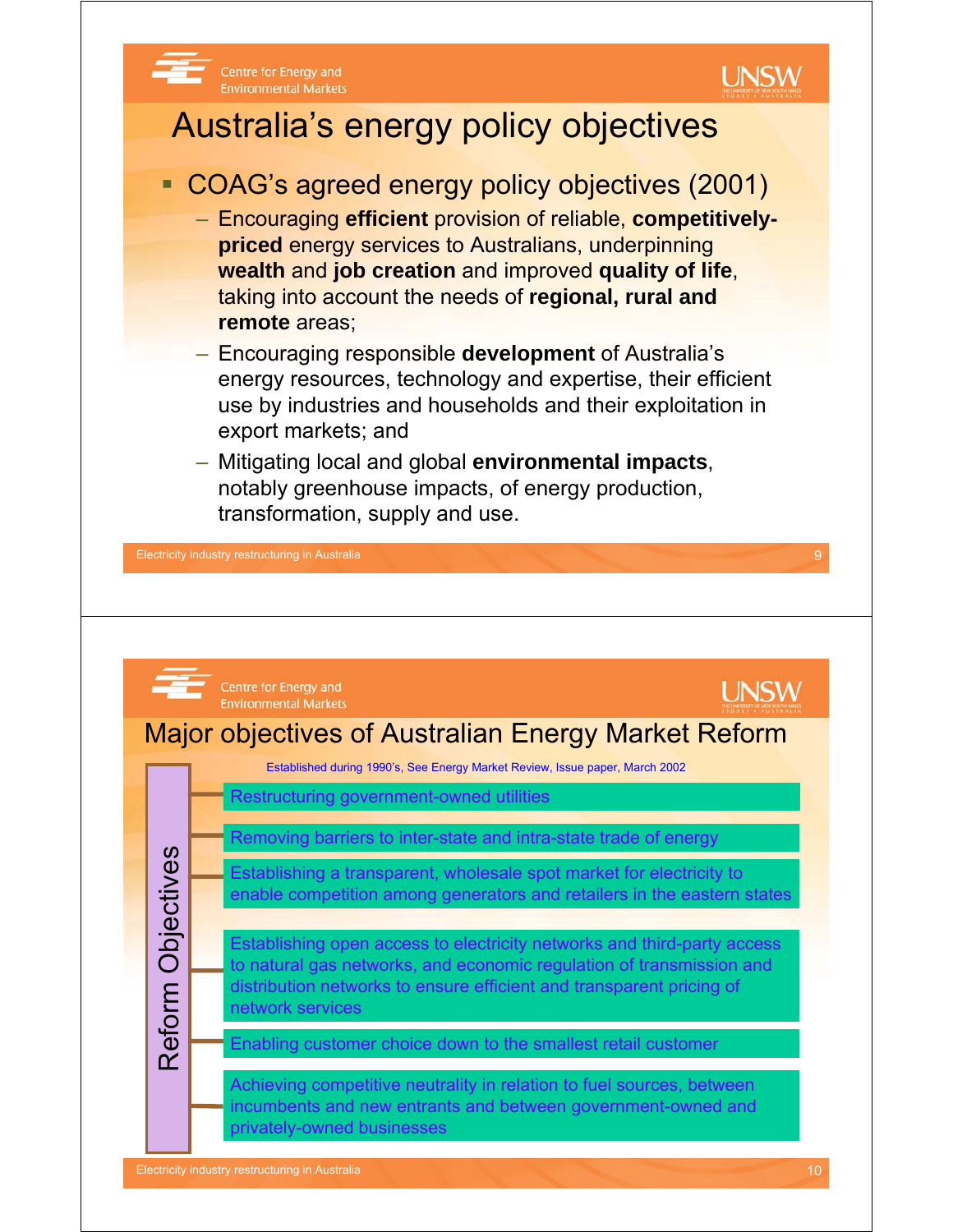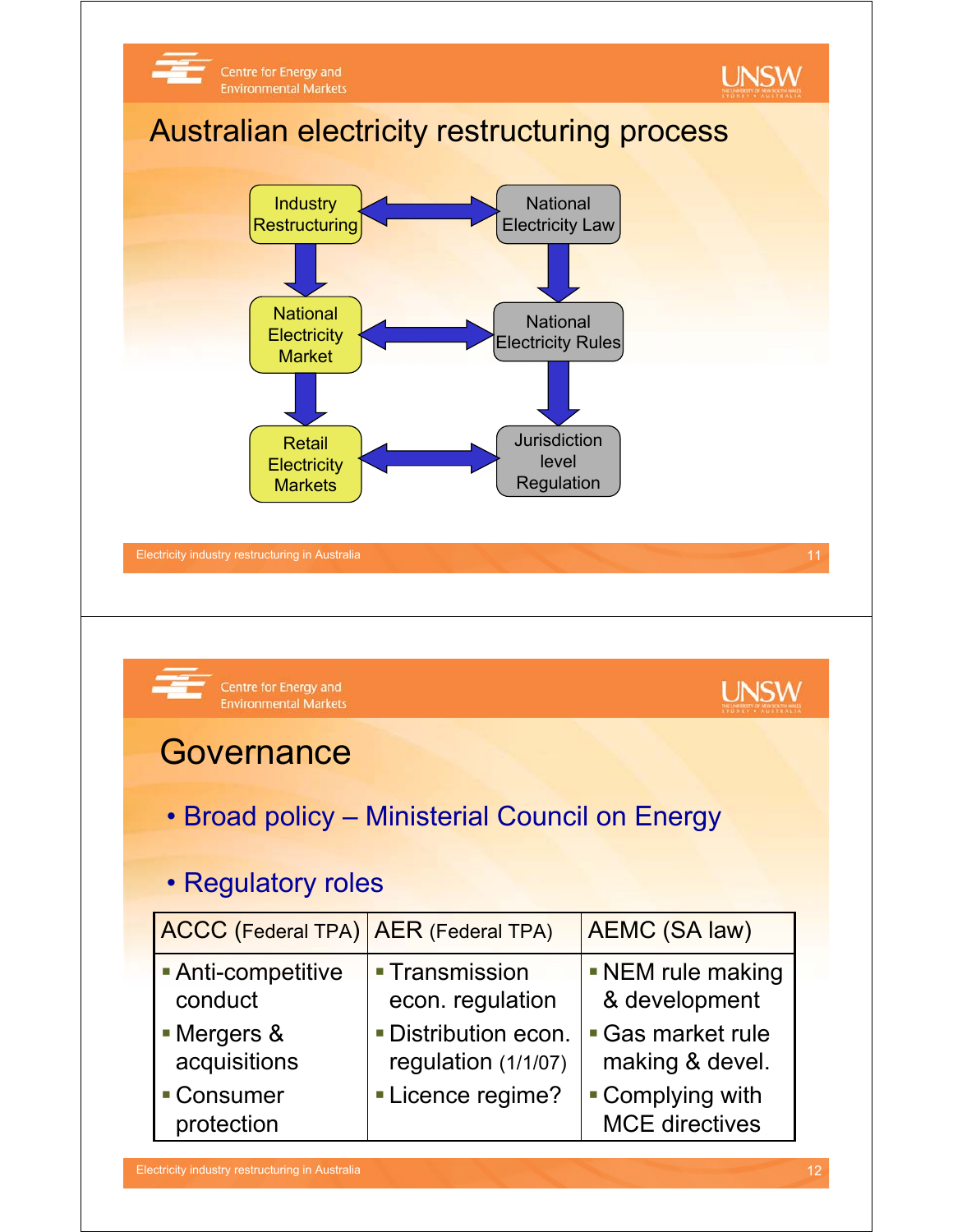

- **A difficulty with this objective:** 
	- Ambiguity of the wording with respect to interpretation of terms & trade-offs between sub-objectives

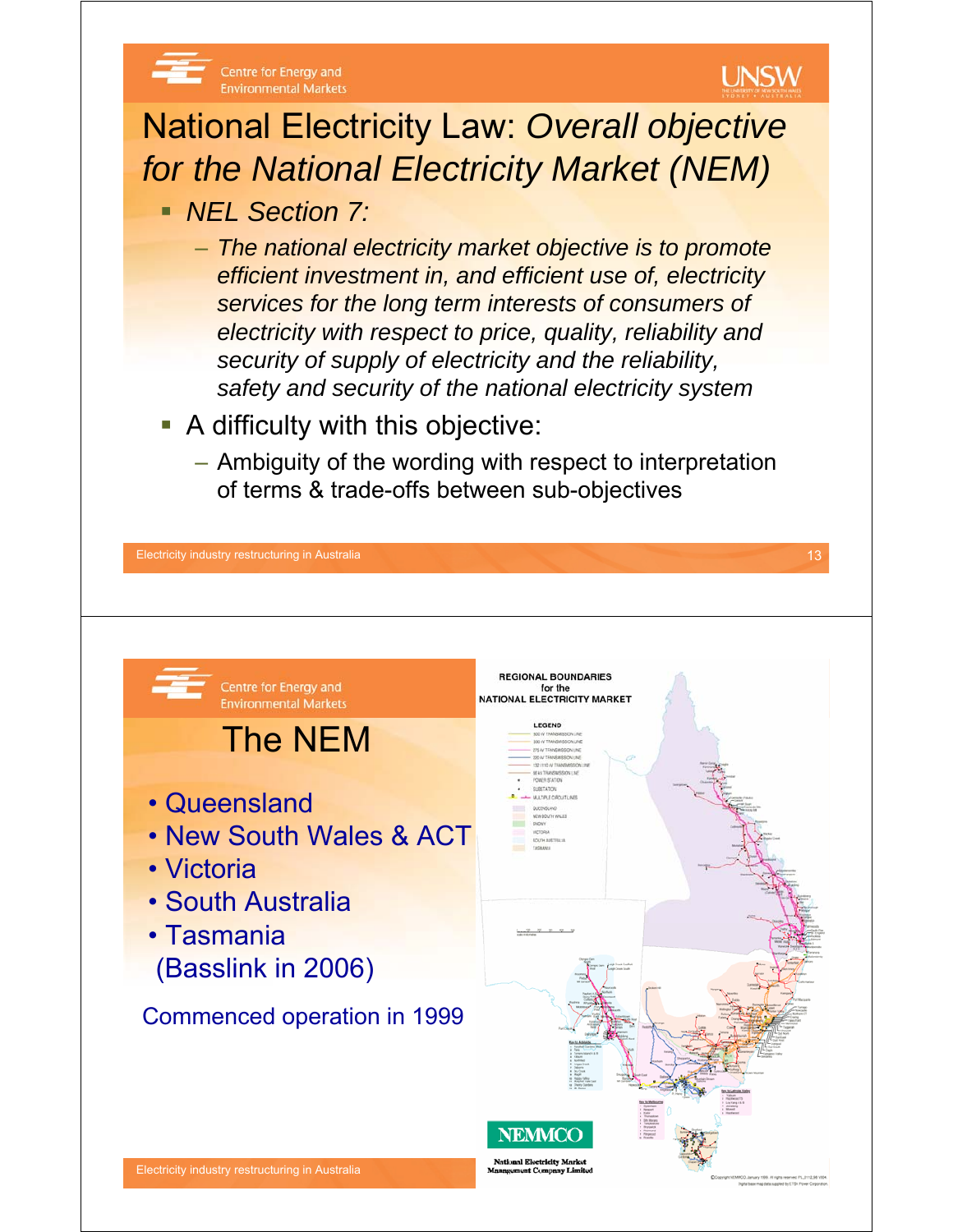



Centre for Energy and **Environmental Markets** 

# Managing uncertainty in the NEM

| <b>Time scale</b>               | <b>Issues</b>                                                             | <b>Mechanisms</b>                                                                |
|---------------------------------|---------------------------------------------------------------------------|----------------------------------------------------------------------------------|
| < 5/30 minutes                  | • Uncertain energy flow<br>• Contingencies                                | <b>Ancillary services</b><br>(frequency & voltage)                               |
| 30 minutes to<br>several days   | • Uncertain energy flow<br>· Inter-temporal links, eg.<br>unit commitment | <b>Ex-ante spot market</b><br>• Short-term derivatives<br>• Security constraints |
| Weeks to years:<br>operation    | Inter-temporal links, eg.<br>fuel, maintenance                            | • Long-term derivatives<br>• Security management                                 |
| Years to decades:<br>investment | Resource mix<br><b>Externalities</b><br>• Policy uncertainty              | • Long-term derivatives<br>• Security management<br>• Policy settings            |

**UNSW**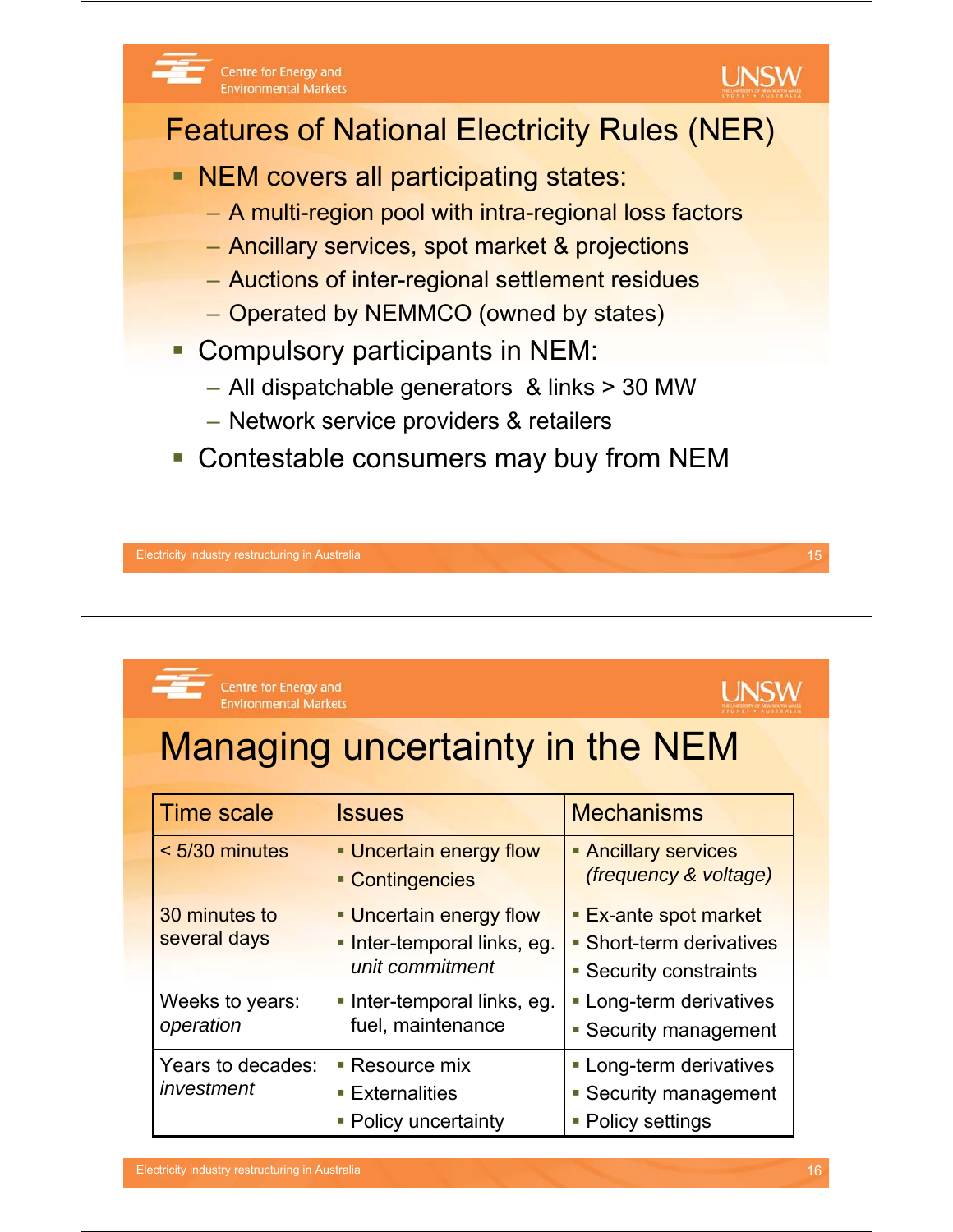

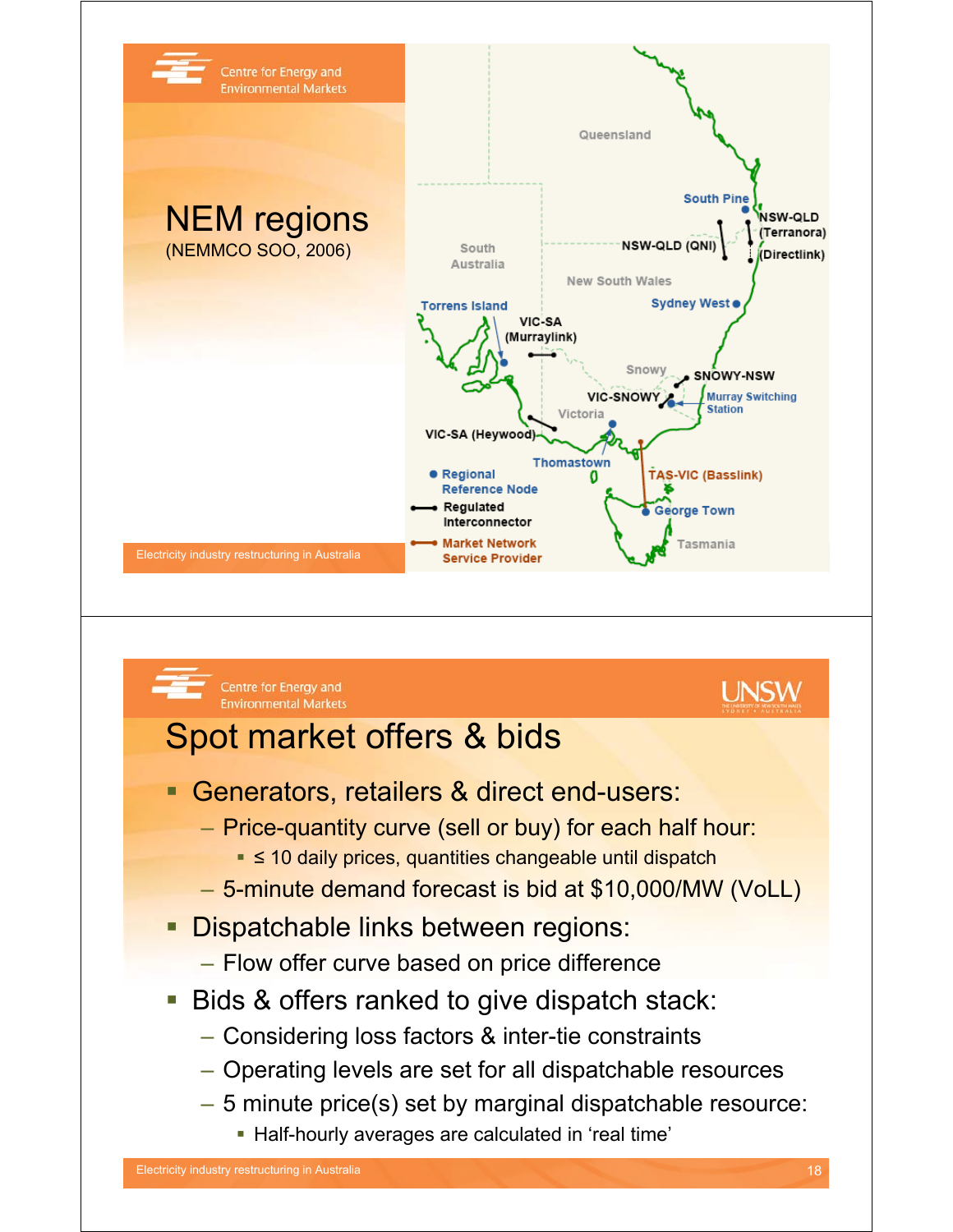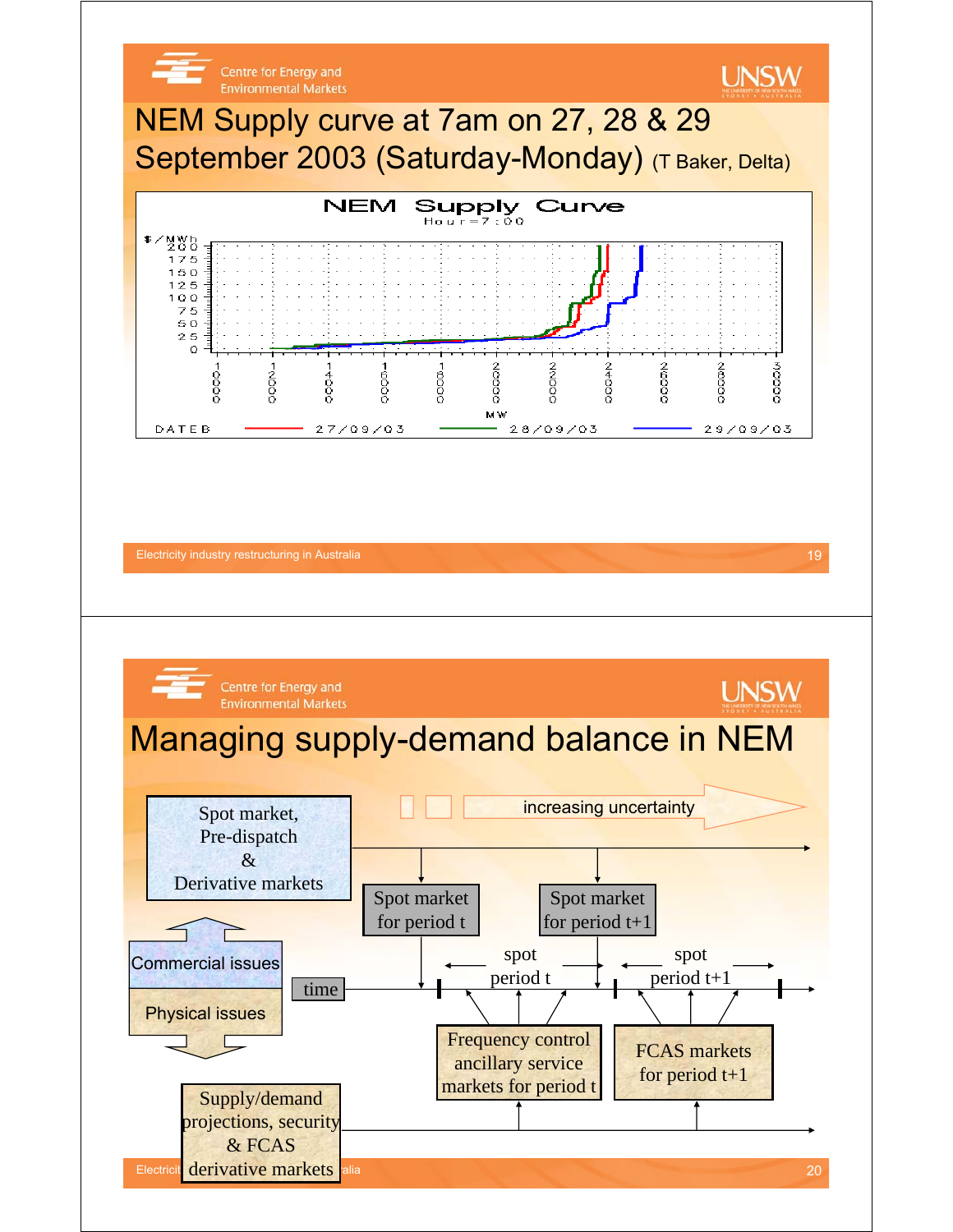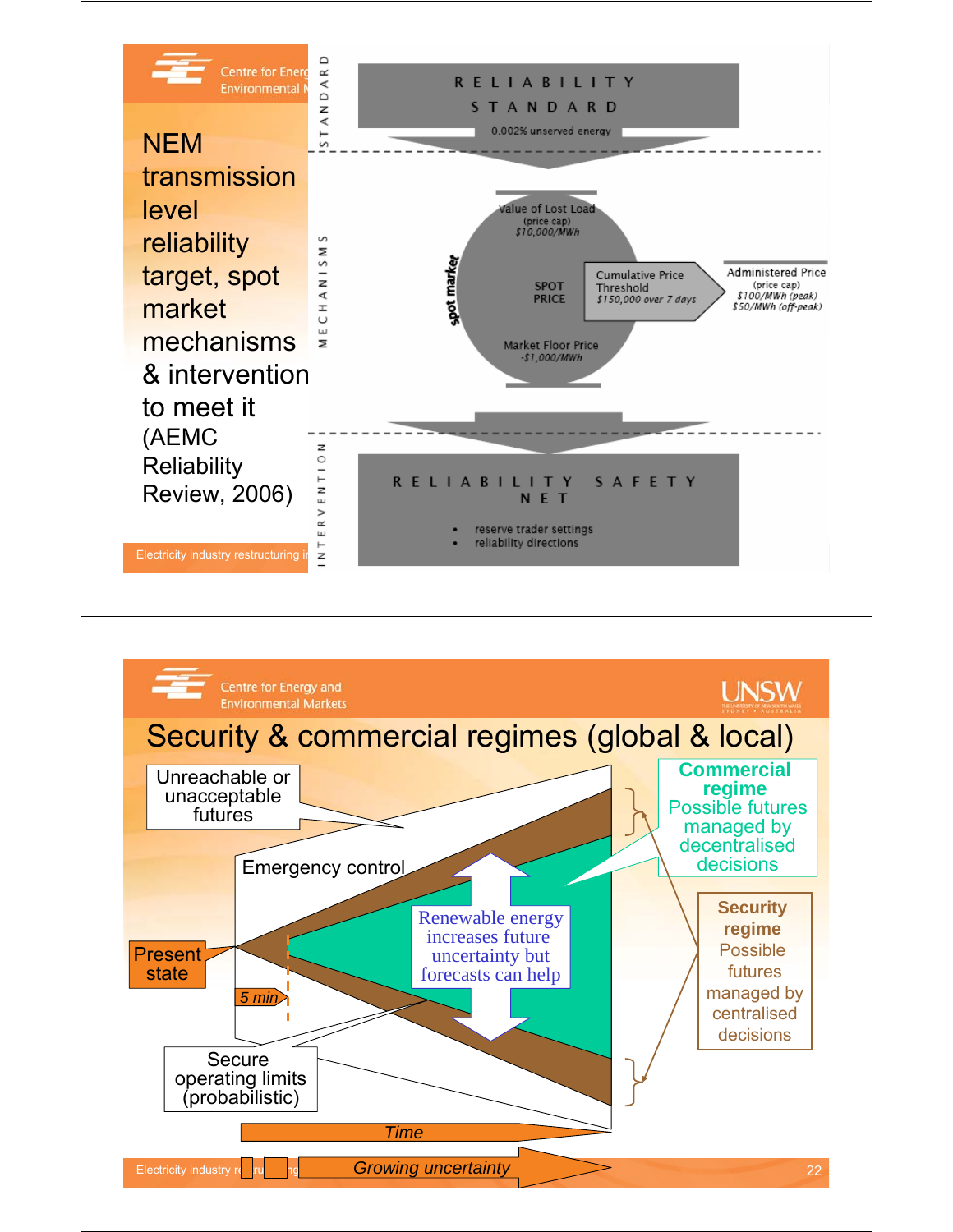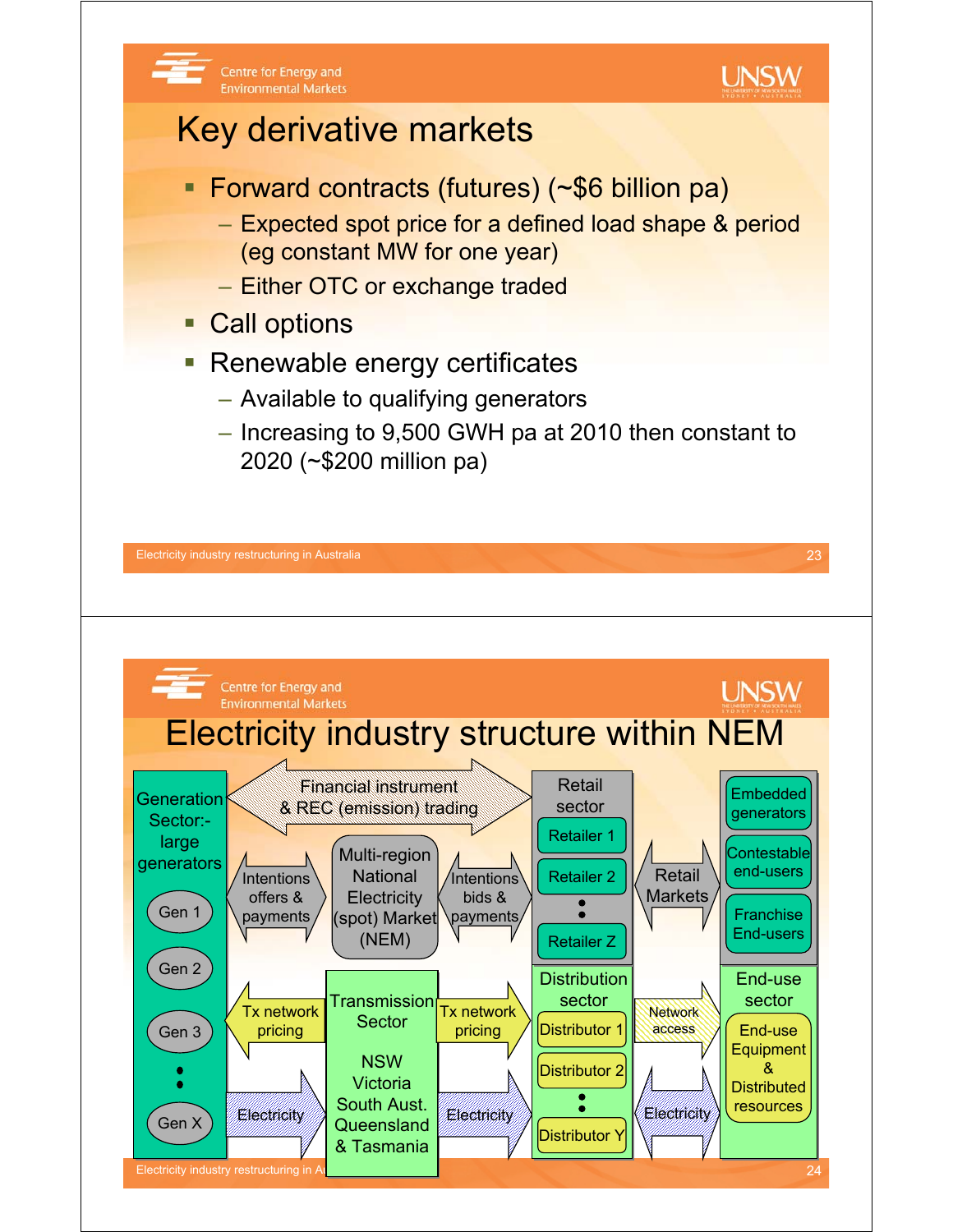

| Current ownership status of the<br><b>Australian electricity supply industry</b><br>Public ownership<br>Private ownership<br>Most in NSW, Tasmania, WA<br>• Victoria: all privately owned<br>&NT<br>• South Australia: all leased |
|-----------------------------------------------------------------------------------------------------------------------------------------------------------------------------------------------------------------------------------|
|                                                                                                                                                                                                                                   |
|                                                                                                                                                                                                                                   |
| • Queensland: private retailers                                                                                                                                                                                                   |

- Snowy sale was cancelled
- Tallawarra NSW 400MW CCGT will be privately owned
- End-use is largely privately owned.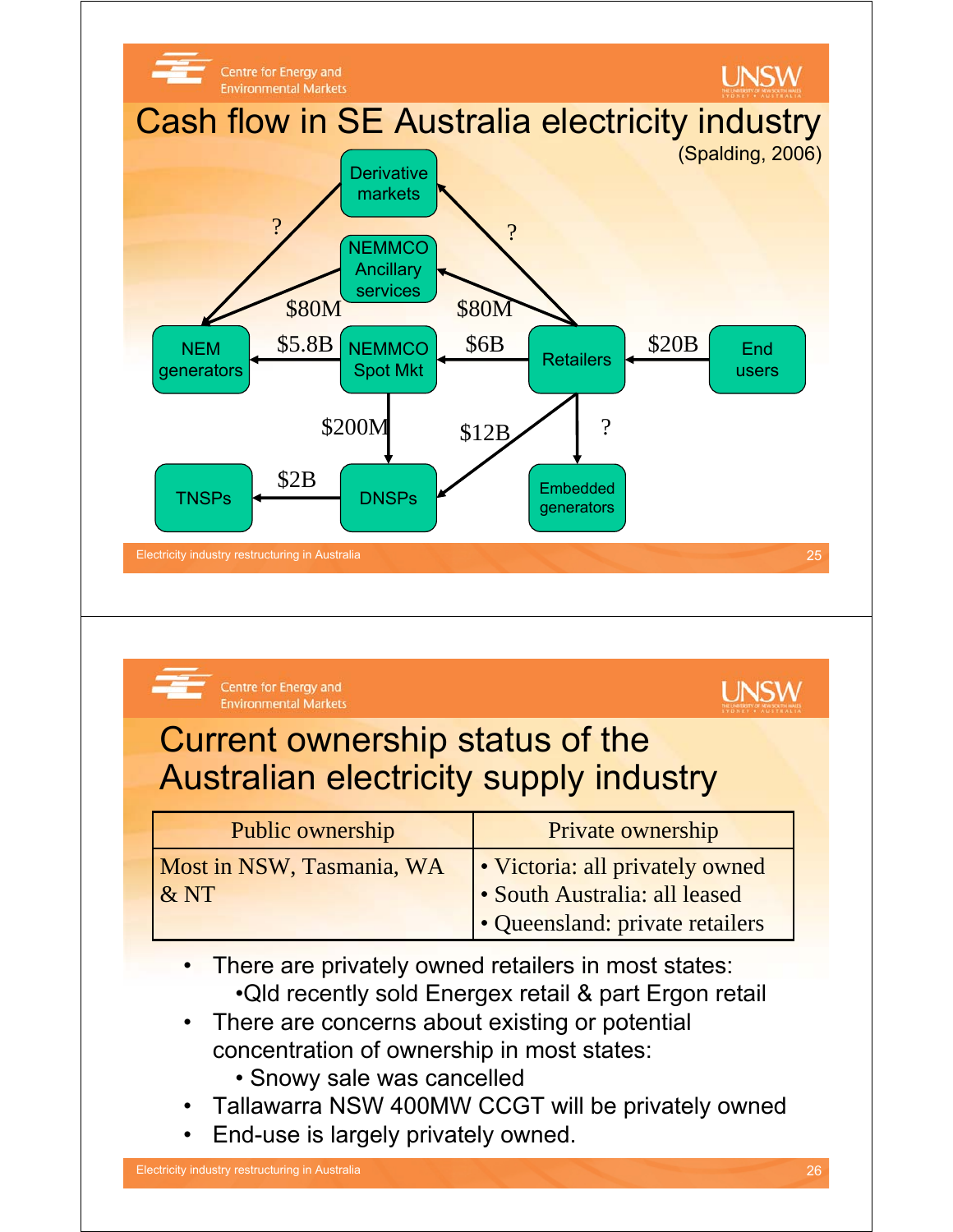



QuickTime™ and a TIFF (Uncompressed) decompressor are needed to see this picture.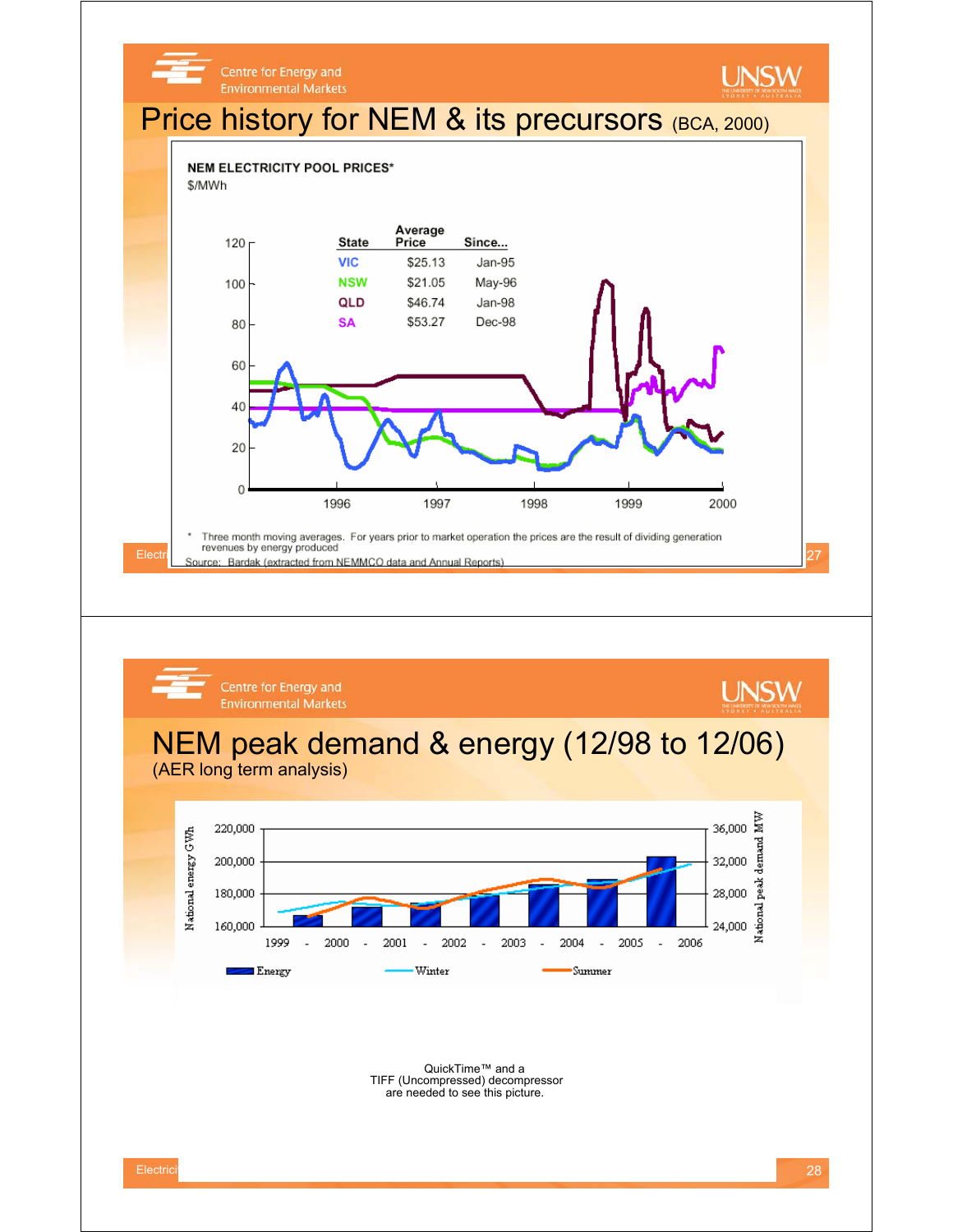

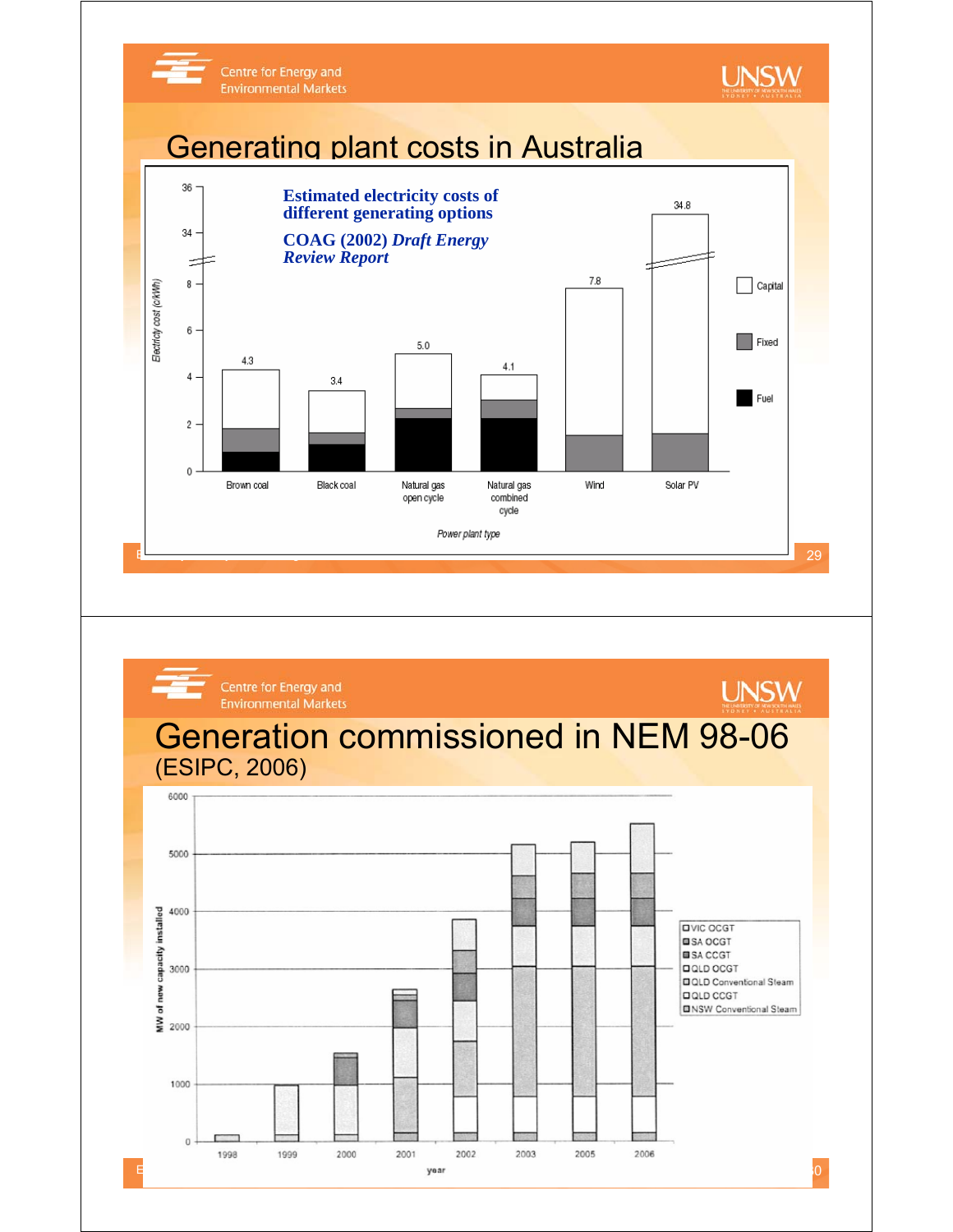

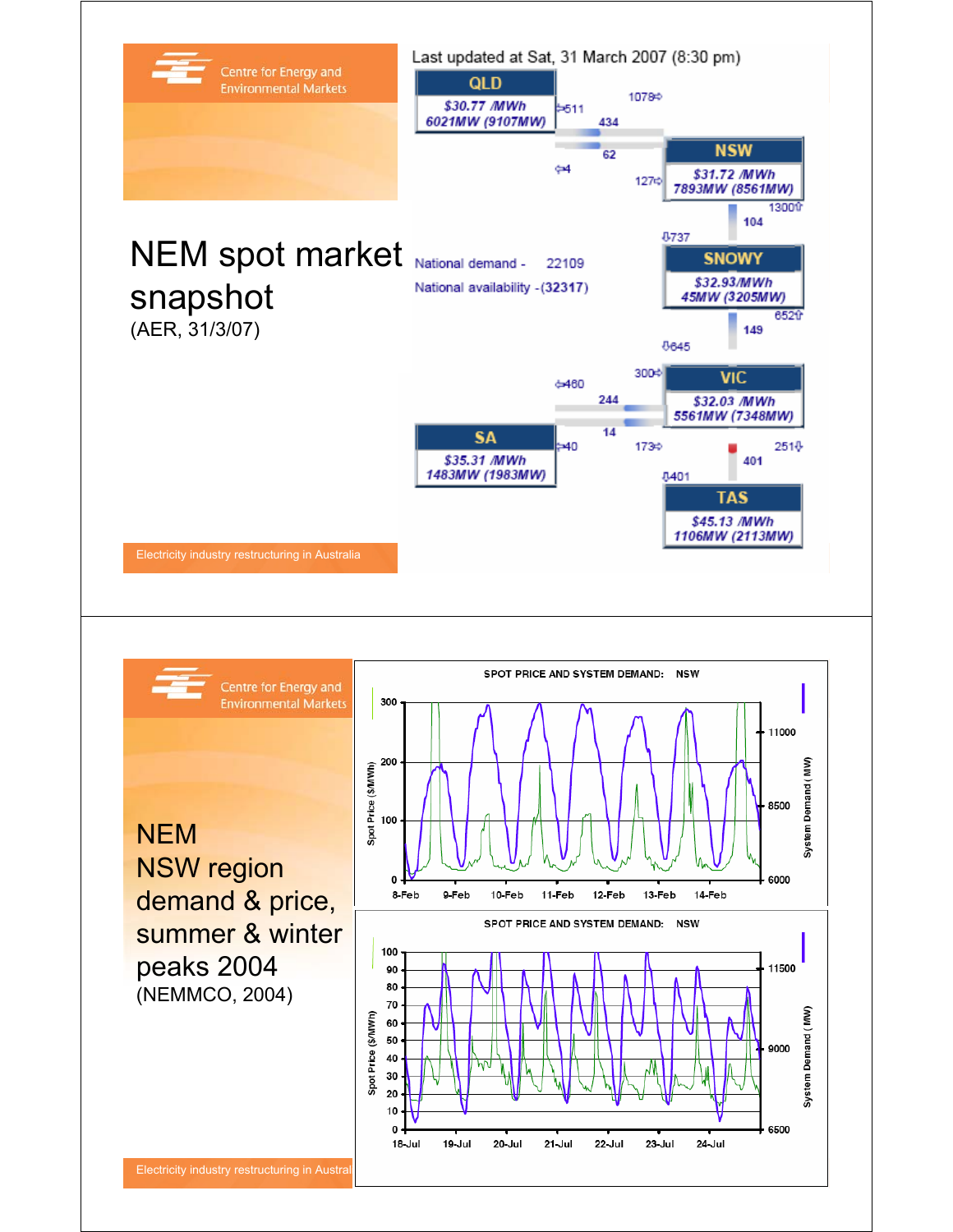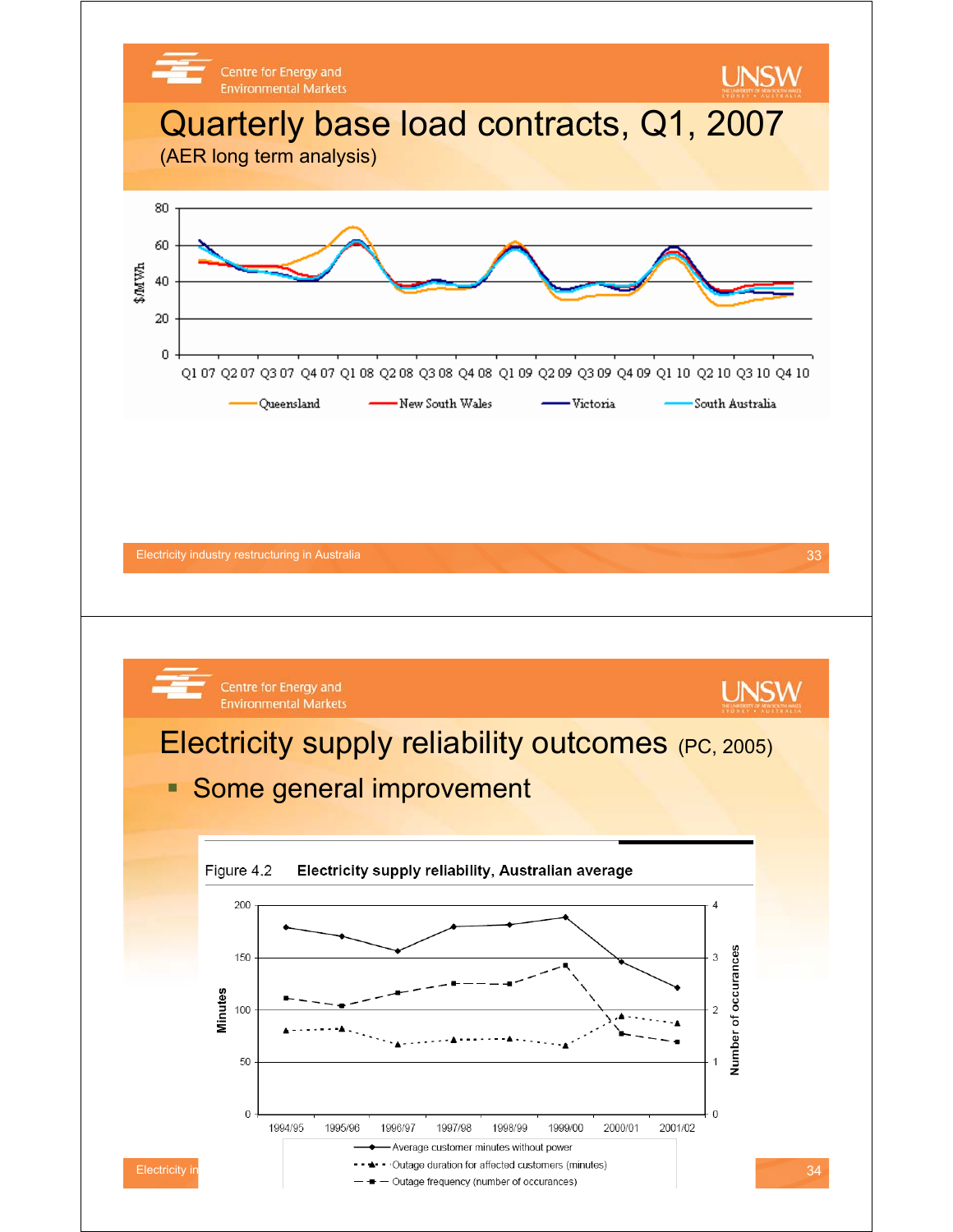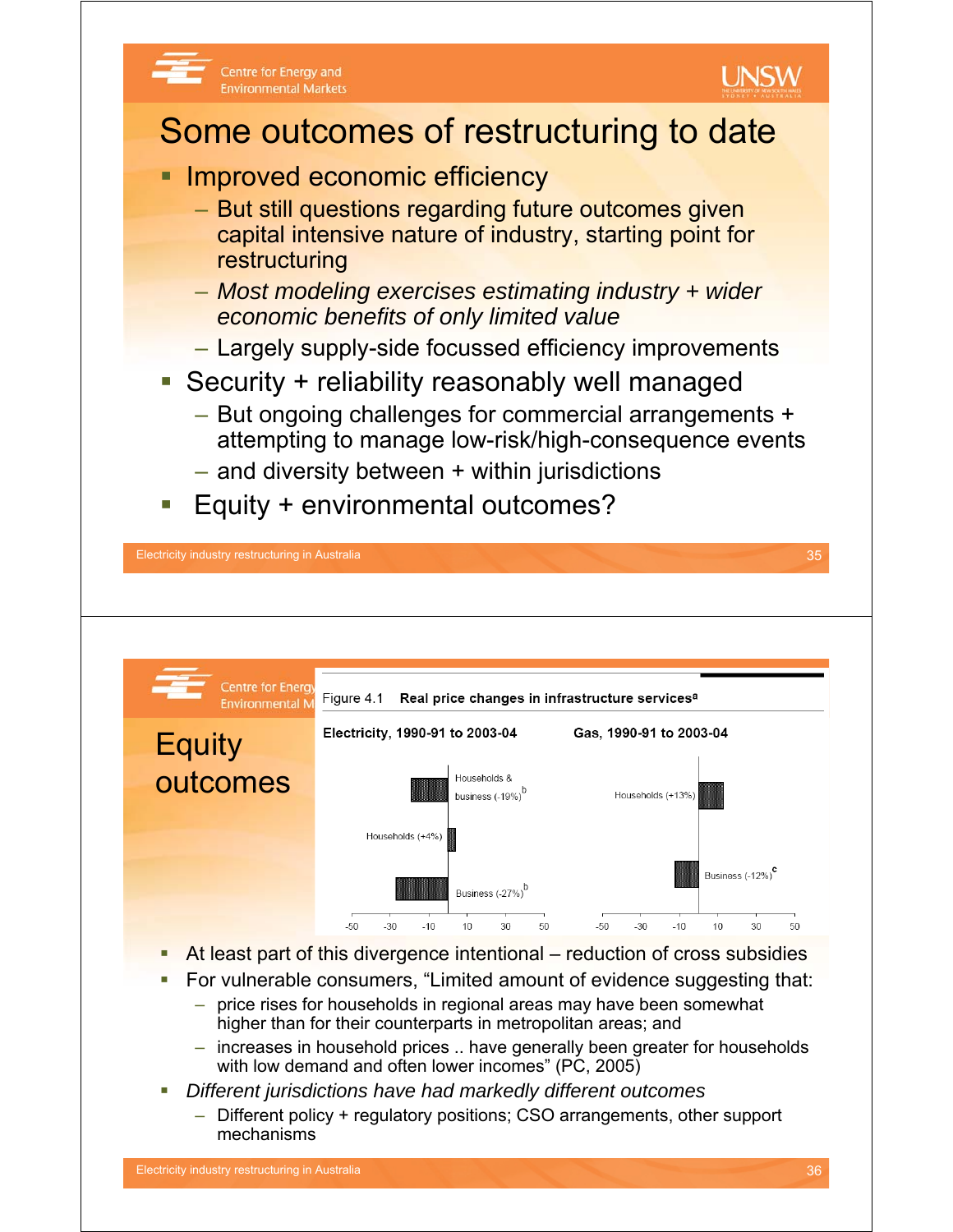

#### Centre for Energy and **Environmental Markets**

# Climate change outcomes

- **Stationary energy sector responsible for half of Australian** greenhouse emission
- CoAG national energy policy objectives include need for action on climate change but EI restructuring has no specific env. objectives
- **However, original expectation by some that would help** *"14 MtCO2 reduction from BAU in 2010":* (Commonwealth Govt, *Climate Change: 2nd Communication to IPCC,* 1997)
	- Efficient competition in supply by gas + renewables
	-
	- More sensible patterns of energy use
- Instead, likely outcome is increased emissions wrt BAU (CoAG, 2002)
	- Low cost of coal fired generation, immature gas market
	- Reduced emphasis on EE from lower prices
	- Current failure to price greenhouse emissions
	- Market design and regulation that favours incumbents Supply-side orientation of reforms to date

Electricity industry restructuring in Australia 37

#### Centre for Energy and **UNSW Environmental Markets** Growing pressures on restructuring Continuing growth in peak demand – Energy an essential good but also growing discretionary + 'conspicuous consumption' energy services; eg. Air Conditioning, industry development – Estimated to require \$24b investment in Tx + Dx infrastructure over next 5 years; this is regulated expenditure – This growth will also require major investment in new peaking plant – Current market arrangements smear these costs, potentially perverse outcomes **Growing climate change concerns** – Protecting the climate seems likely to require major (60-80% by 2050), rapid (peaking within decades) global emissions reductions  $-$  Australian per-capita emissions 2 X  $>$  developed world average, 5-10 X  $>$ developing world – Emission reductions will impose direct costs on EI • Facilitating integration of intermittent renewables => Underlying cost structure of industry likely to growElectricity industry restructuring in Australia 38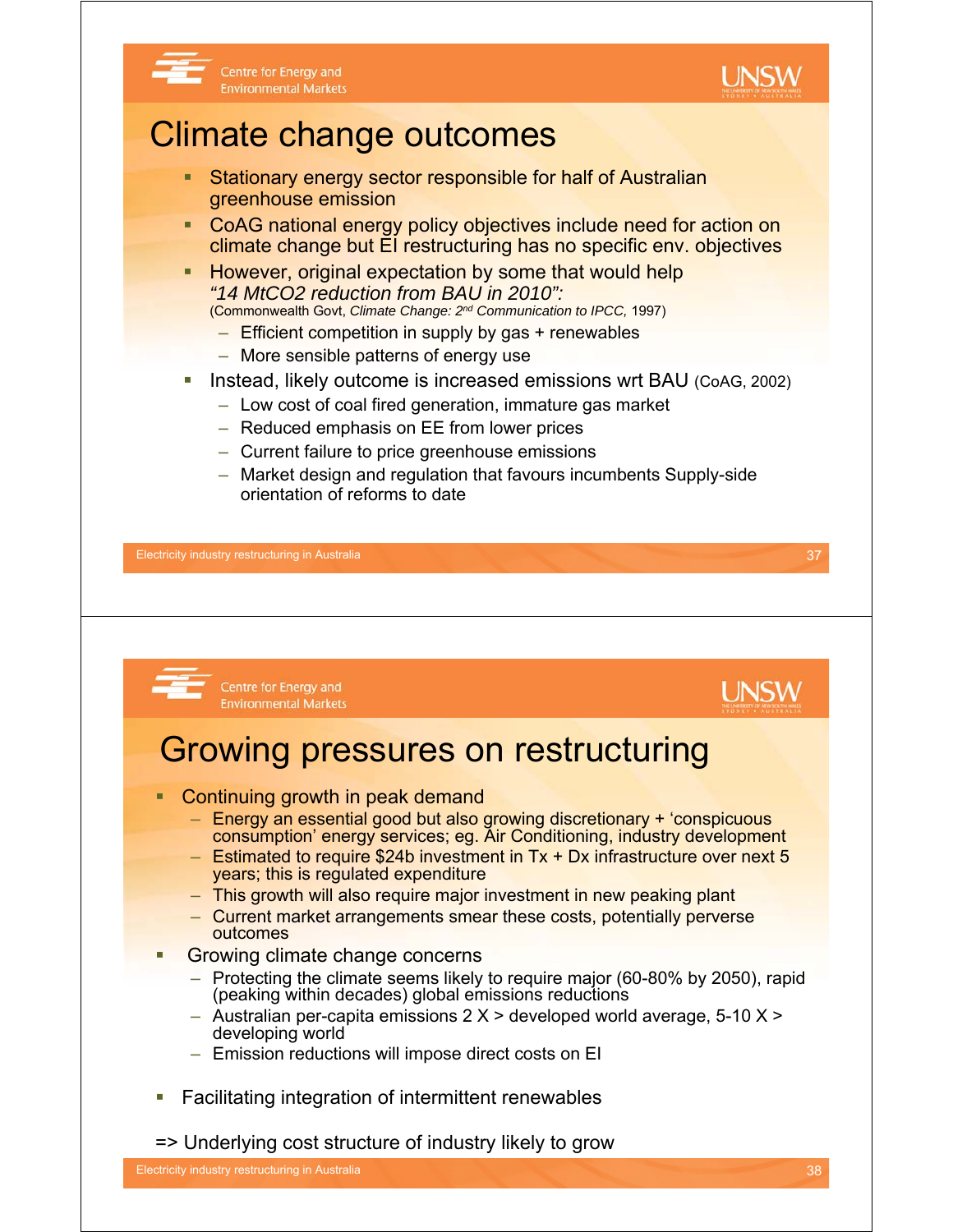

January-March 2001 & 2003 (NECA quarterly Market Statistics)

In 2003 NSW load >90% peak for <2% of time



% N umber of occurences

Electricity industry restructuring in Australia **40 Cure and 40 Cure and Australia** Australia **40 Cure and Australia**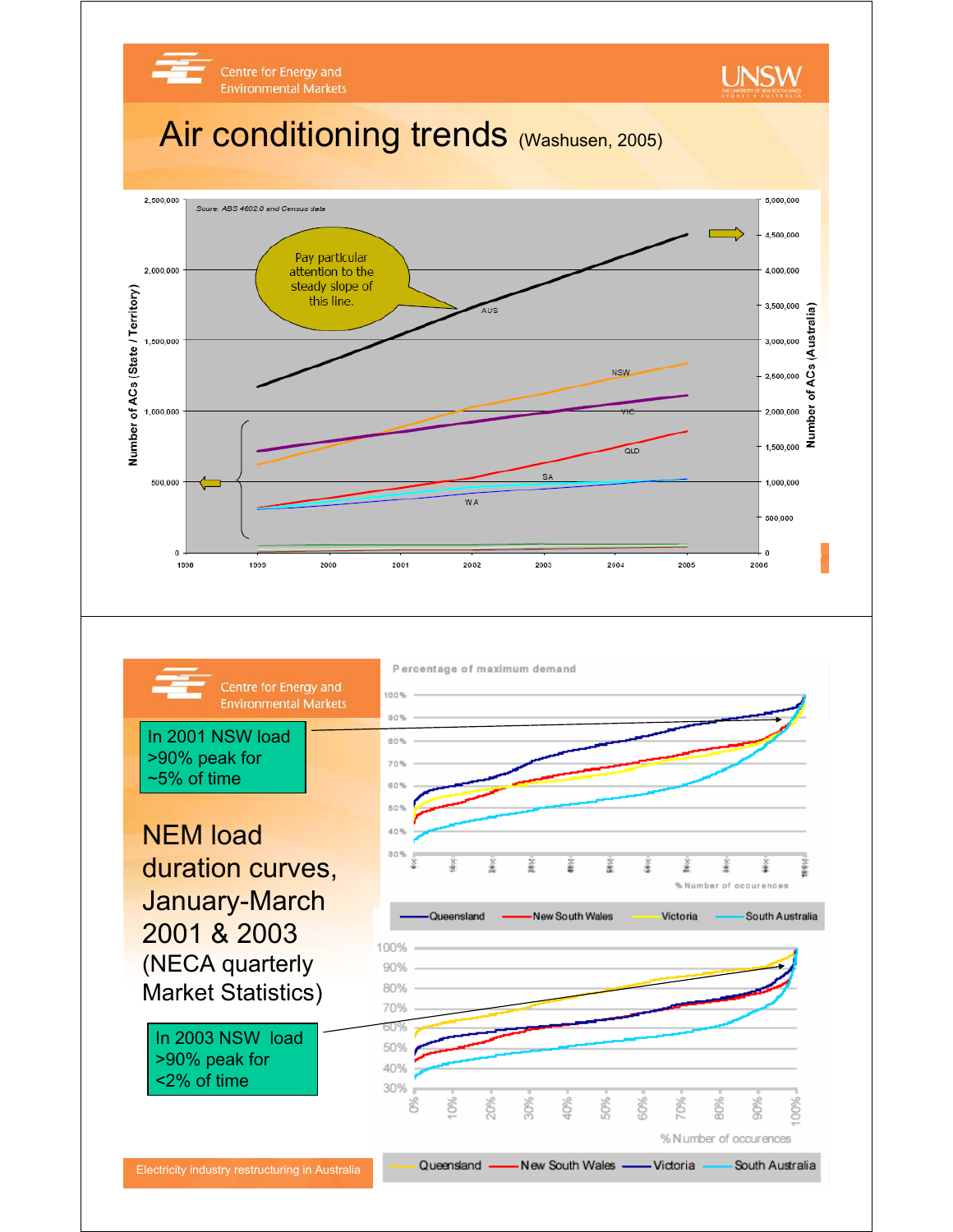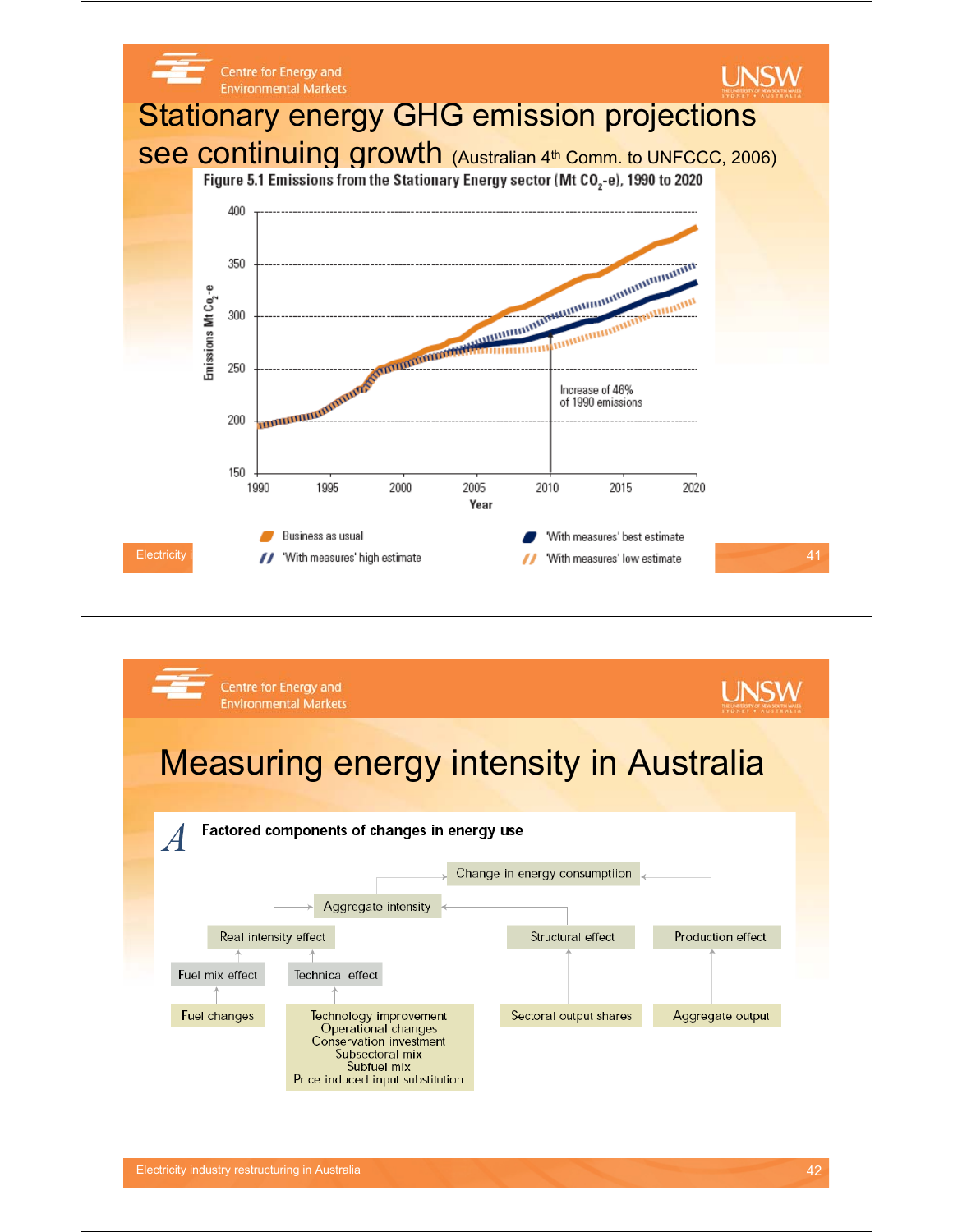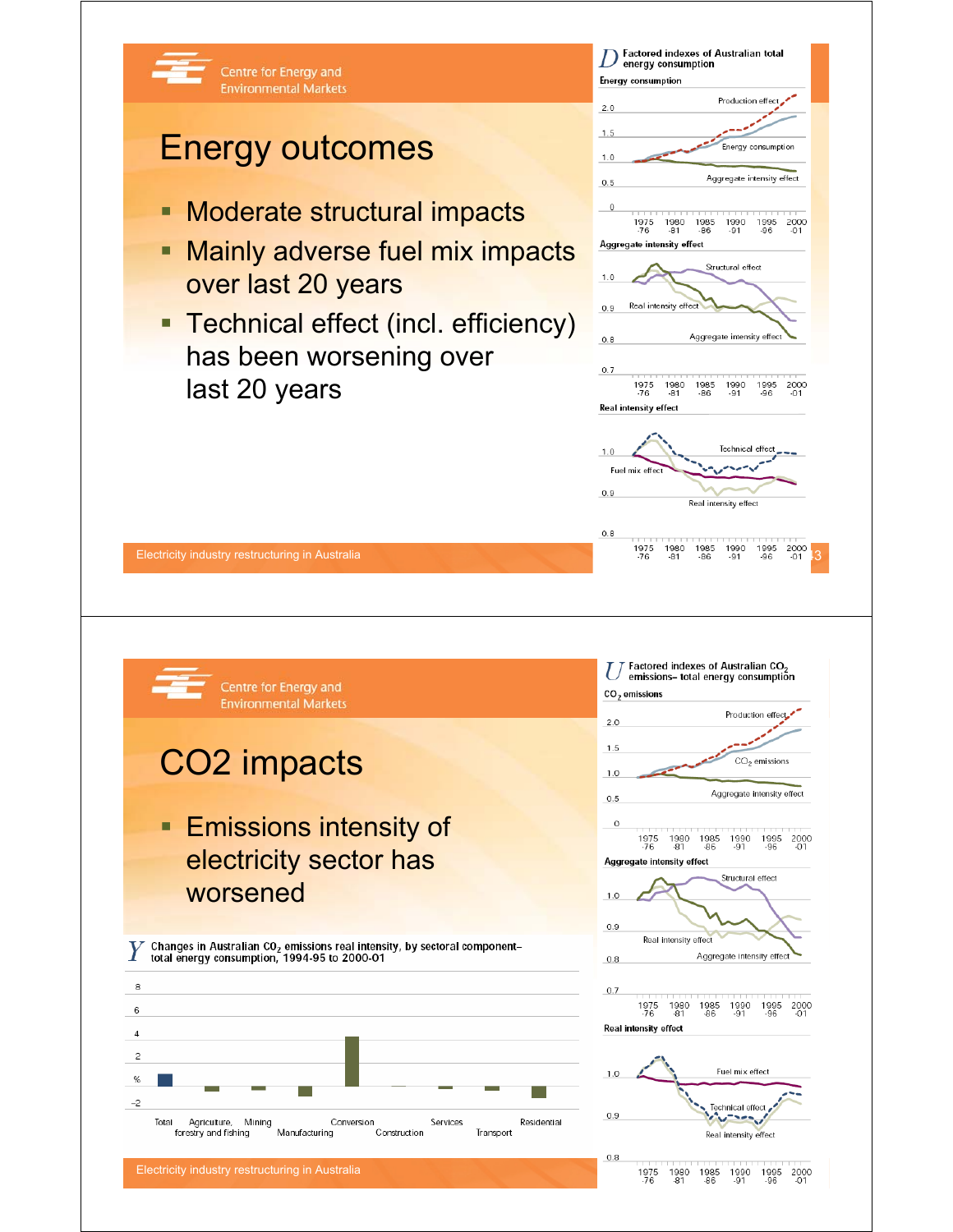

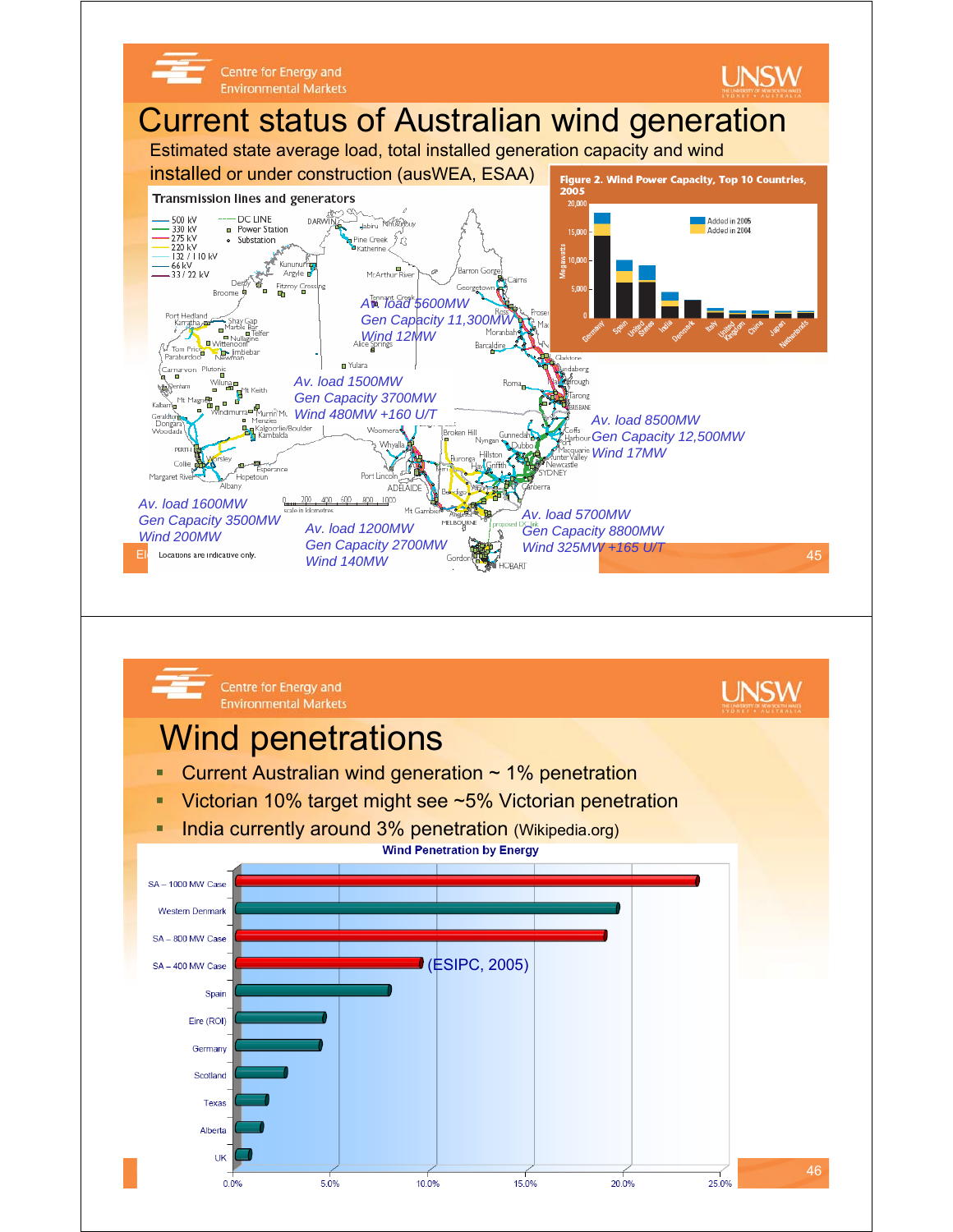

- *Renewable and Distributed Generation*
	- Issues paper on options available in NEM to max. benefits of DG
	- Development of code of practice for embedded DG
	- Development of policies to facilitate increased penetration of wind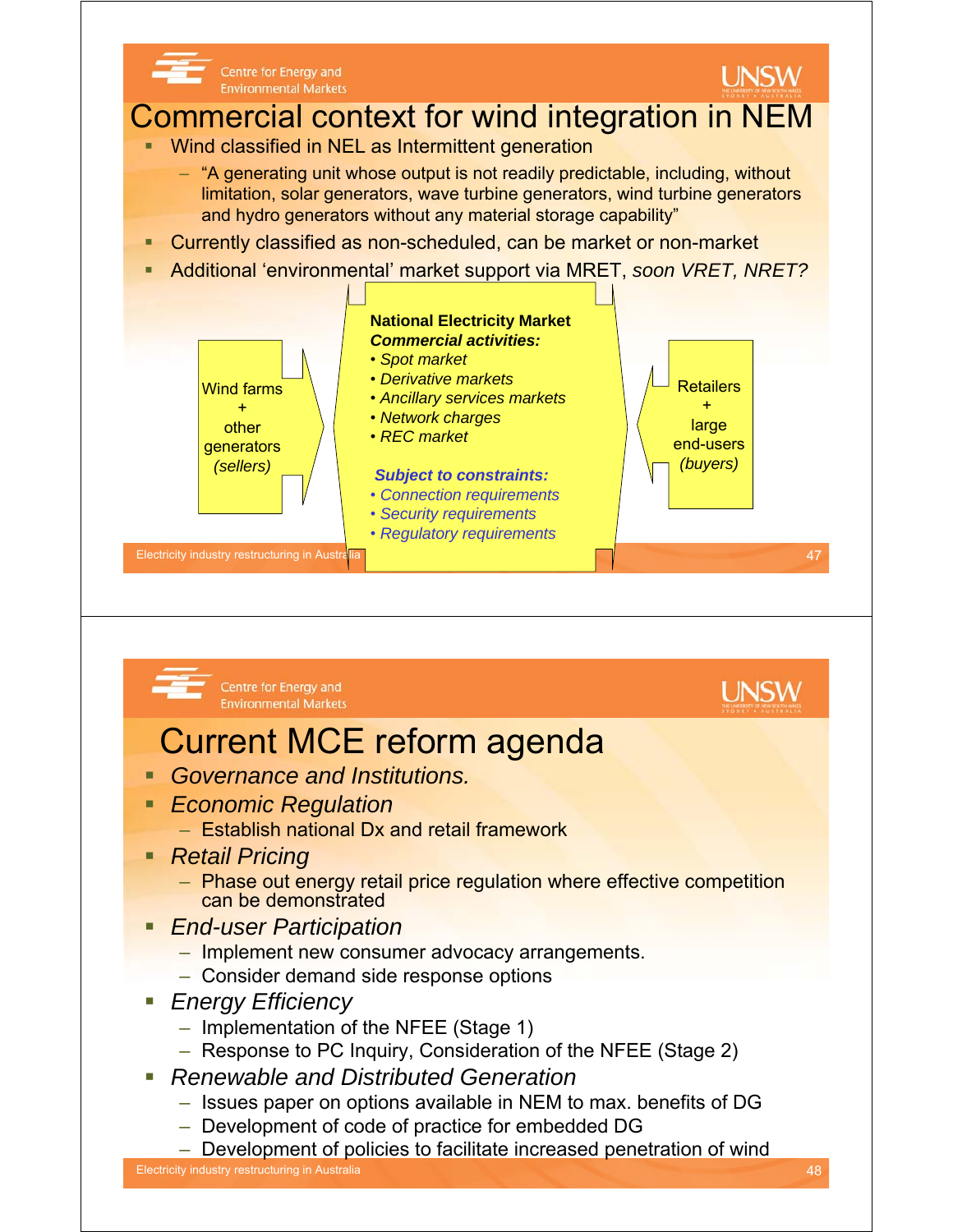